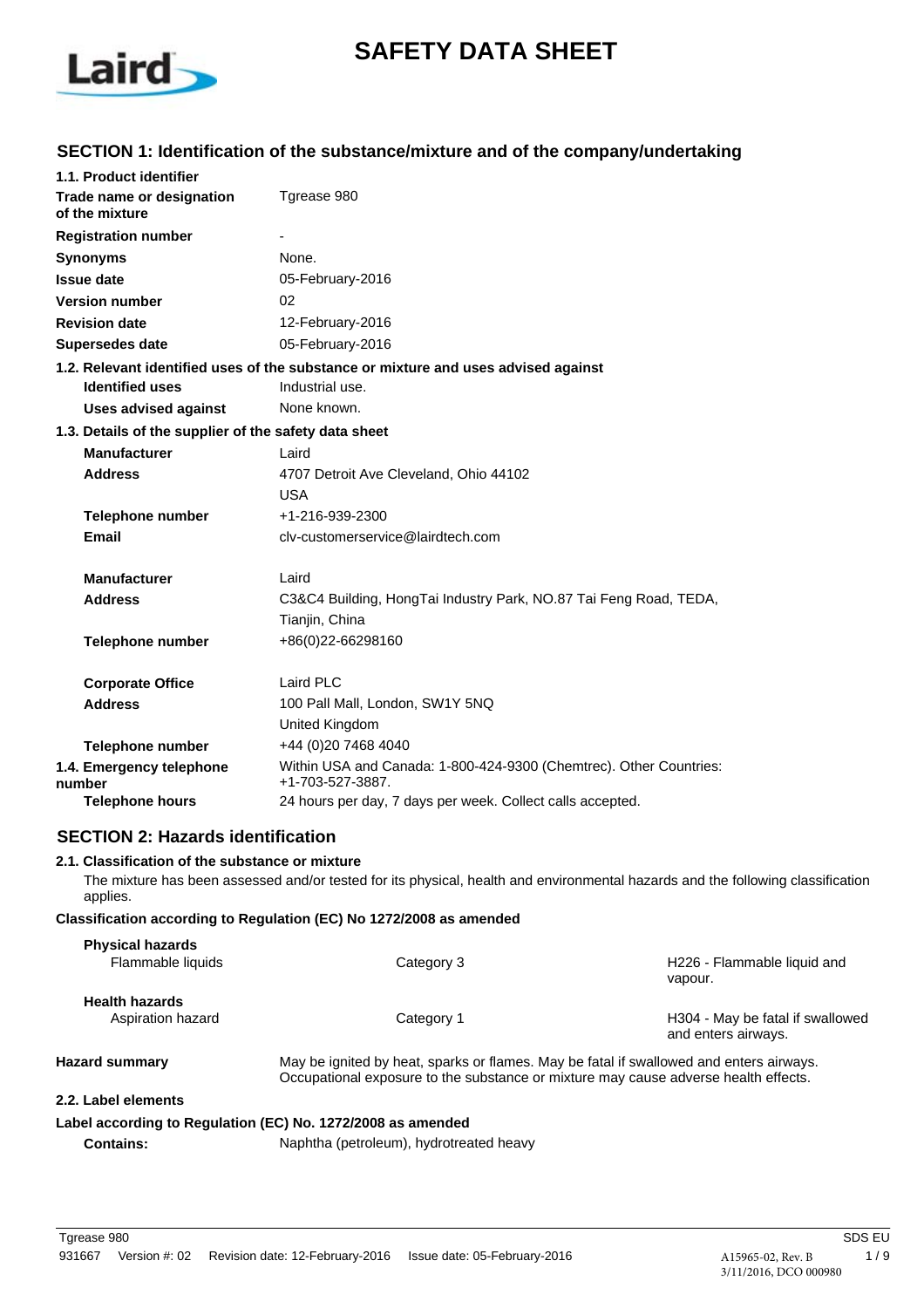**Hazard pictograms**



| <b>Signal word</b>              | Danger                                                                                                 |
|---------------------------------|--------------------------------------------------------------------------------------------------------|
| <b>Hazard statements</b>        |                                                                                                        |
| H <sub>226</sub>                | Flammable liquid and vapour.                                                                           |
| H304                            | May be fatal if swallowed and enters airways.                                                          |
| <b>Precautionary statements</b> |                                                                                                        |
| <b>Prevention</b>               |                                                                                                        |
| P210                            | Keep away from heat, hot surfaces, sparks, open flames and other ignition sources. No smoking.         |
| P <sub>233</sub>                | Keep container tightly closed.                                                                         |
| P240                            | Ground/bond container and receiving equipment.                                                         |
| P241                            | Use explosion-proof electrical/ventilating/lighting equipment.                                         |
| P <sub>242</sub>                | Use only non-sparking tools.                                                                           |
| P <sub>243</sub>                | Take precautionary measures against static discharge.                                                  |
| P <sub>280</sub>                | Wear protective gloves/eye protection/face protection.                                                 |
| <b>Response</b>                 |                                                                                                        |
| $P301 + P310$                   | IF SWALLOWED: Immediately call a POISON CENTER/doctor.                                                 |
| P331                            | Do NOT induce vomiting.                                                                                |
| $P303 + P361 + P353$            | IF ON SKIN (or hair): Take off immediately all contaminated clothing. Rinse skin with<br>water/shower. |
| P370 + P378                     | In case of fire: Use appropriate media to extinguish.                                                  |
| <b>Storage</b>                  |                                                                                                        |
| $P403 + P235$                   | Store in a well-ventilated place. Keep cool.                                                           |
| P405                            | Store locked up.                                                                                       |
| <b>Disposal</b>                 |                                                                                                        |
| P <sub>501</sub>                | Dispose of contents/container in accordance with local/regional/national/international regulations.    |
| Supplemental label information  | None.                                                                                                  |
| 2.3. Other hazards              | None known.                                                                                            |
|                                 |                                                                                                        |

### **SECTION 3: Composition/information on ingredients**

**3.2. Mixtures**

### **General information**

| <b>Chemical name</b>                       | %       | CAS-No. / EC<br>No.                   | <b>REACH Registration No.</b> | <b>INDEX No.</b> | <b>Notes</b> |
|--------------------------------------------|---------|---------------------------------------|-------------------------------|------------------|--------------|
| Naphtha (petroleum), hydrotreated<br>heavy | $0 - 1$ | 64742-48-9<br>265-150-3               |                               | 649-327-00-6     |              |
| <b>Classification:</b>                     |         | Flam. Lig. 3; H226, Asp. Tox. 1; H304 |                               |                  | P            |
|                                            |         |                                       |                               |                  |              |

**Composition comments**

All concentrations are in percent by weight unless ingredient is a gas. Gas concentrations are in percent by volume. The full text for all H-statements is displayed in section 16.

### **SECTION 4: First aid measures**

| <b>SECTION 4: First aid measures</b>                                                  |                                                                                                                                                                                                                   |
|---------------------------------------------------------------------------------------|-------------------------------------------------------------------------------------------------------------------------------------------------------------------------------------------------------------------|
| <b>General information</b>                                                            | Take off all contaminated clothing immediately. Ensure that medical personnel are aware of the<br>material(s) involved, and take precautions to protect themselves. Wash contaminated clothing<br>before reuse.   |
| 4.1. Description of first aid measures                                                |                                                                                                                                                                                                                   |
| <b>Inhalation</b>                                                                     | Move to fresh air. Call a physician if symptoms develop or persist.                                                                                                                                               |
| <b>Skin contact</b>                                                                   | Take off immediately all contaminated clothing. Rinse skin with water/shower. Get medical<br>attention if irritation develops and persists.                                                                       |
| Eye contact                                                                           | Rinse with water. Get medical attention if irritation develops and persists.                                                                                                                                      |
| Ingestion                                                                             | Call a physician or poison control centre immediately. Rinse mouth. Do not induce vomiting.                                                                                                                       |
| 4.2. Most important symptoms<br>and effects, both acute and<br>delayed                | Aspiration may cause pulmonary oedema and pneumonitis. Exposure may cause temporary<br>irritation, redness, or discomfort.                                                                                        |
| 4.3. Indication of any<br>immediate medical attention<br>and special treatment needed | Treat symptomatically. Thermal burns: Flush with water immediately. While flushing, remove<br>clothes which do not adhere to affected area. Call an ambulance. Continue flushing during<br>transport to hospital. |
|                                                                                       |                                                                                                                                                                                                                   |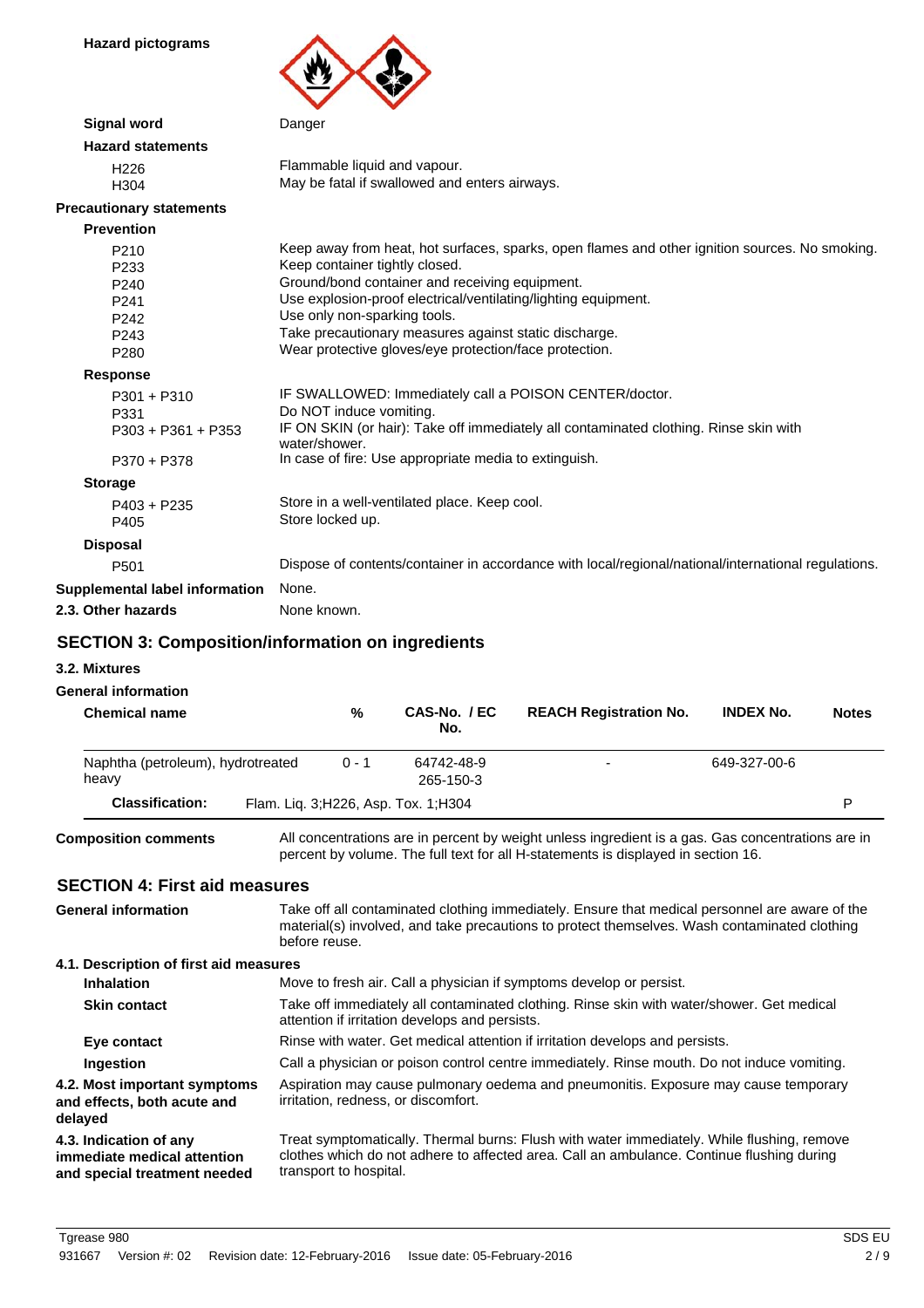## **SECTION 5: Firefighting measures**

| <b>General fire hazards</b>                                   | Flammable liquid and vapour.                                                                                                                                                                                              |
|---------------------------------------------------------------|---------------------------------------------------------------------------------------------------------------------------------------------------------------------------------------------------------------------------|
| 5.1. Extinguishing media<br>Suitable extinguishing<br>media   | Water fog. Foam. Dry chemical powder. Dry sand. Carbon dioxide (CO2).                                                                                                                                                     |
| Unsuitable extinguishing<br>media                             | Do not use water jet as an extinguisher, as this will spread the fire. Carbon dioxide (CO2).                                                                                                                              |
| 5.2. Special hazards arising<br>from the substance or mixture | Vapours may form explosive mixtures with air. Vapours may travel considerable distance to a<br>source of ignition and flash back. During fire, gases hazardous to health may be formed.                                   |
| 5.3. Advice for firefighters                                  |                                                                                                                                                                                                                           |
| <b>Special protective</b><br>equipment for firefighters       | Self-contained breathing apparatus and full protective clothing must be worn in case of fire.<br>Selection of respiratory protection for firefighting: follow the general fire precautions indicated in<br>the workplace. |
| <b>Special fire fighting</b><br>procedures                    | In case of fire and/or explosion do not breathe fumes. Move containers from fire area if you can do<br>so without risk.                                                                                                   |
| <b>Specific methods</b>                                       | Use standard firefighting procedures and consider the hazards of other involved materials.                                                                                                                                |
|                                                               |                                                                                                                                                                                                                           |

### **SECTION 6: Accidental release measures**

|                                                              | 6.1. Personal precautions, protective equipment and emergency procedures                                                                                                                                                                                                                                                                                                                                                                                                                                                                                  |
|--------------------------------------------------------------|-----------------------------------------------------------------------------------------------------------------------------------------------------------------------------------------------------------------------------------------------------------------------------------------------------------------------------------------------------------------------------------------------------------------------------------------------------------------------------------------------------------------------------------------------------------|
| For non-emergency<br>personnel                               | Keep unnecessary personnel away. Keep people away from and upwind of spill/leak. Eliminate all<br>ignition sources (no smoking, flares, sparks, or flames in immediate area). Wear appropriate<br>protective equipment and clothing during clean-up. Ensure adequate ventilation. Local authorities<br>should be advised if significant spillages cannot be contained.                                                                                                                                                                                    |
| For emergency responders                                     | Keep unnecessary personnel away. Wear appropriate protective equipment and clothing during<br>clean-up. Use personal protection recommended in Section 8 of the SDS.                                                                                                                                                                                                                                                                                                                                                                                      |
| 6.2. Environmental precautions                               | Avoid release to the environment. Prevent further leakage or spillage if safe to do so. Avoid<br>discharge into drains, water courses or onto the ground.                                                                                                                                                                                                                                                                                                                                                                                                 |
| 6.3. Methods and material for<br>containment and cleaning up | Eliminate all ignition sources (no smoking, flares, sparks, or flames in immediate area). Keep<br>combustibles (wood, paper, oil etc) away from spilled material. Take precautionary measures<br>against static discharge. Use only non-sparking tools. This product is miscible in water. Prevent<br>product from entering drains. Stop the flow of material, if this is without risk. Following product<br>recovery, flush area with water. Absorb with earth, sand or other non-combustible material and<br>transfer to containers for later disposal. |
| 6.4. Reference to other<br>sections                          | For personal protection, see section 8. For waste disposal, see section 13 of the SDS.                                                                                                                                                                                                                                                                                                                                                                                                                                                                    |

### **SECTION 7: Handling and storage**

| 7.1. Precautions for safe<br>handling                                   | Do not handle, store or open near an open flame, sources of heat or sources of ignition. Protect<br>material from direct sunlight. When using do not smoke. Explosion-proof general and local exhaust<br>ventilation. Take precautionary measures against static discharges. All equipment used when<br>handling the product must be grounded. Use non-sparking tools and explosion-proof equipment.<br>Avoid prolonged exposure. Wear appropriate personal protective equipment. Wash hands<br>thoroughly after handling. Avoid release to the environment. Observe good industrial hygiene<br>practices. |
|-------------------------------------------------------------------------|------------------------------------------------------------------------------------------------------------------------------------------------------------------------------------------------------------------------------------------------------------------------------------------------------------------------------------------------------------------------------------------------------------------------------------------------------------------------------------------------------------------------------------------------------------------------------------------------------------|
| 7.2. Conditions for safe<br>storage, including any<br>incompatibilities | Keep away from heat, sparks and open flame. Prevent electrostatic charge build-up by using<br>common bonding and grounding techniques. Store in a cool, dry place out of direct sunlight. Store<br>in original tightly closed container. Keep in an area equipped with sprinklers. Store away from<br>incompatible materials (see section 10 of the SDS).                                                                                                                                                                                                                                                  |
| 7.3. Specific end use(s)                                                | Industrial use.                                                                                                                                                                                                                                                                                                                                                                                                                                                                                                                                                                                            |

### **SECTION 8: Exposure controls/personal protection**

## **8.1. Control parameters**

### **Occupational exposure limits**

**Estonia. OELs. Occupational Exposure Limits of Hazardous Substances. (Annex of Regulation No. 293 of 18 September 2001)**

| <b>Components</b>                                              | Type | Value   | <b>Form</b> |
|----------------------------------------------------------------|------|---------|-------------|
| Naphtha (petroleum),<br>hydrotreated heavy (CAS<br>64742-48-9) | TWA  | 1 ma/m3 | Vapor.      |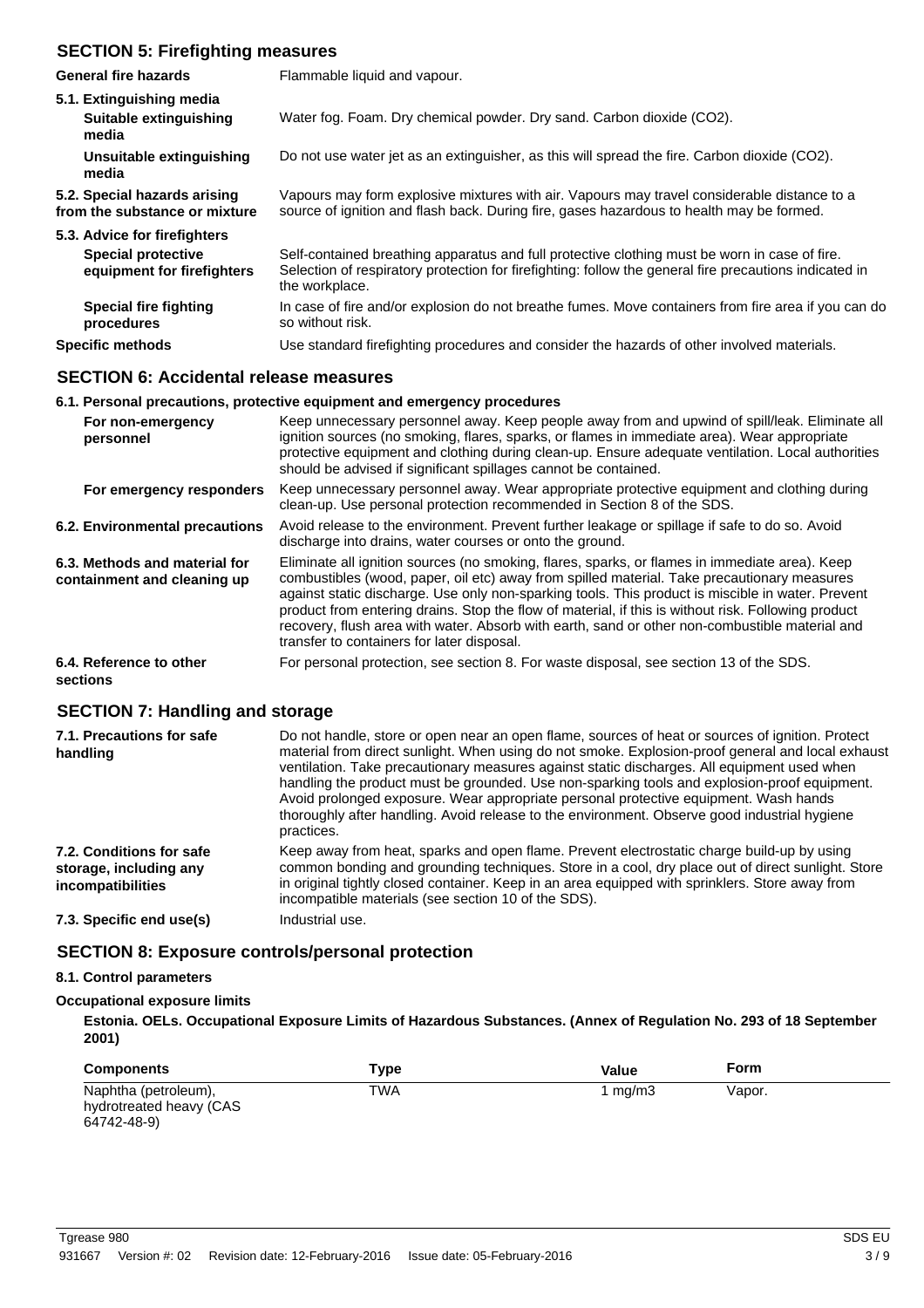| <b>Components</b>                                              | <b>Type</b>                                                                                                                                                | <b>Value</b>                                                                                                                                                                                                                                                                                                                                                                                    |
|----------------------------------------------------------------|------------------------------------------------------------------------------------------------------------------------------------------------------------|-------------------------------------------------------------------------------------------------------------------------------------------------------------------------------------------------------------------------------------------------------------------------------------------------------------------------------------------------------------------------------------------------|
| Naphtha (petroleum),<br>hydrotreated heavy (CAS<br>64742-48-9) | <b>TWA</b>                                                                                                                                                 | 500 mg/m3                                                                                                                                                                                                                                                                                                                                                                                       |
| in the Work Area (DFG)                                         |                                                                                                                                                            | Germany. DFG MAK List (advisory OELs). Commission for the Investigation of Health Hazards of Chemical Compounds                                                                                                                                                                                                                                                                                 |
| <b>Components</b>                                              | <b>Type</b>                                                                                                                                                | <b>Value</b>                                                                                                                                                                                                                                                                                                                                                                                    |
| Naphtha (petroleum),<br>hydrotreated heavy (CAS<br>64742-48-9) | <b>TWA</b>                                                                                                                                                 | 300 mg/m3                                                                                                                                                                                                                                                                                                                                                                                       |
|                                                                | Latvia. OELs. Occupational exposure limit values of chemical substances in work environment                                                                | 50 ppm                                                                                                                                                                                                                                                                                                                                                                                          |
| <b>Components</b>                                              | <b>Type</b>                                                                                                                                                | <b>Value</b>                                                                                                                                                                                                                                                                                                                                                                                    |
| Naphtha (petroleum),<br>hydrotreated heavy (CAS<br>64742-48-9) | <b>TWA</b>                                                                                                                                                 | $10 \text{ mg/m}$ 3                                                                                                                                                                                                                                                                                                                                                                             |
|                                                                | Portugal. VLEs. Norm on occupational exposure to chemical agents (NP 1796)                                                                                 |                                                                                                                                                                                                                                                                                                                                                                                                 |
| <b>Components</b>                                              | <b>Type</b>                                                                                                                                                | <b>Value</b>                                                                                                                                                                                                                                                                                                                                                                                    |
| Naphtha (petroleum),<br>hydrotreated heavy (CAS<br>64742-48-9) | <b>TWA</b>                                                                                                                                                 | 400 ppm                                                                                                                                                                                                                                                                                                                                                                                         |
|                                                                | Romania. OELs. Protection of workers from exposure to chemical agents at the workplace                                                                     |                                                                                                                                                                                                                                                                                                                                                                                                 |
| <b>Components</b>                                              | <b>Type</b>                                                                                                                                                | <b>Value</b>                                                                                                                                                                                                                                                                                                                                                                                    |
| Naphtha (petroleum),<br>hydrotreated heavy (CAS<br>64742-48-9) | <b>STEL</b>                                                                                                                                                | 200 mg/m3                                                                                                                                                                                                                                                                                                                                                                                       |
|                                                                | <b>TWA</b>                                                                                                                                                 | 100 mg/m3                                                                                                                                                                                                                                                                                                                                                                                       |
| Switzerland. SUVA Grenzwerte am Arbeitsplatz                   |                                                                                                                                                            |                                                                                                                                                                                                                                                                                                                                                                                                 |
| <b>Components</b>                                              | <b>Type</b>                                                                                                                                                | <b>Value</b>                                                                                                                                                                                                                                                                                                                                                                                    |
| Naphtha (petroleum),<br>hydrotreated heavy (CAS<br>64742-48-9) | <b>STEL</b>                                                                                                                                                | 600 mg/m3                                                                                                                                                                                                                                                                                                                                                                                       |
|                                                                | <b>TWA</b>                                                                                                                                                 | $100$ ppm<br>300 mg/m3<br>50 ppm                                                                                                                                                                                                                                                                                                                                                                |
| <b>Biological limit values</b>                                 | No biological exposure limits noted for the ingredient(s).                                                                                                 |                                                                                                                                                                                                                                                                                                                                                                                                 |
| <b>Recommended monitoring</b><br>procedures                    | Follow standard monitoring procedures.                                                                                                                     |                                                                                                                                                                                                                                                                                                                                                                                                 |
| Derived no-effect level (DNEL)                                 | Not available.                                                                                                                                             |                                                                                                                                                                                                                                                                                                                                                                                                 |
| <b>Predicted no effect</b><br>concentrations (PNECs)           | Not available.                                                                                                                                             |                                                                                                                                                                                                                                                                                                                                                                                                 |
| 8.2. Exposure controls                                         |                                                                                                                                                            |                                                                                                                                                                                                                                                                                                                                                                                                 |
| <b>Appropriate engineering</b><br>controls                     | established, maintain airborne levels to an acceptable level.                                                                                              | Explosion-proof general and local exhaust ventilation. Good general ventilation (typically 10 air<br>changes per hour) should be used. Ventilation rates should be matched to conditions. If<br>applicable, use process enclosures, local exhaust ventilation, or other engineering controls to<br>maintain airborne levels below recommended exposure limits. If exposure limits have not been |
|                                                                | Individual protection measures, such as personal protective equipment                                                                                      |                                                                                                                                                                                                                                                                                                                                                                                                 |
| <b>General information</b>                                     | Personal protection equipment should be chosen according to the CEN standards and in<br>discussion with the supplier of the personal protective equipment. |                                                                                                                                                                                                                                                                                                                                                                                                 |
| <b>Eye/face protection</b>                                     | Wear safety glasses with side shields (or goggles).                                                                                                        |                                                                                                                                                                                                                                                                                                                                                                                                 |
| <b>Skin protection</b>                                         |                                                                                                                                                            |                                                                                                                                                                                                                                                                                                                                                                                                 |
| - Hand protection                                              | supplier.                                                                                                                                                  | Wear appropriate chemical resistant gloves. Suitable gloves can be recommended by the glove                                                                                                                                                                                                                                                                                                     |
| - Other                                                        | Wear suitable protective clothing.                                                                                                                         |                                                                                                                                                                                                                                                                                                                                                                                                 |

**Finland. Workplace Exposure Limits**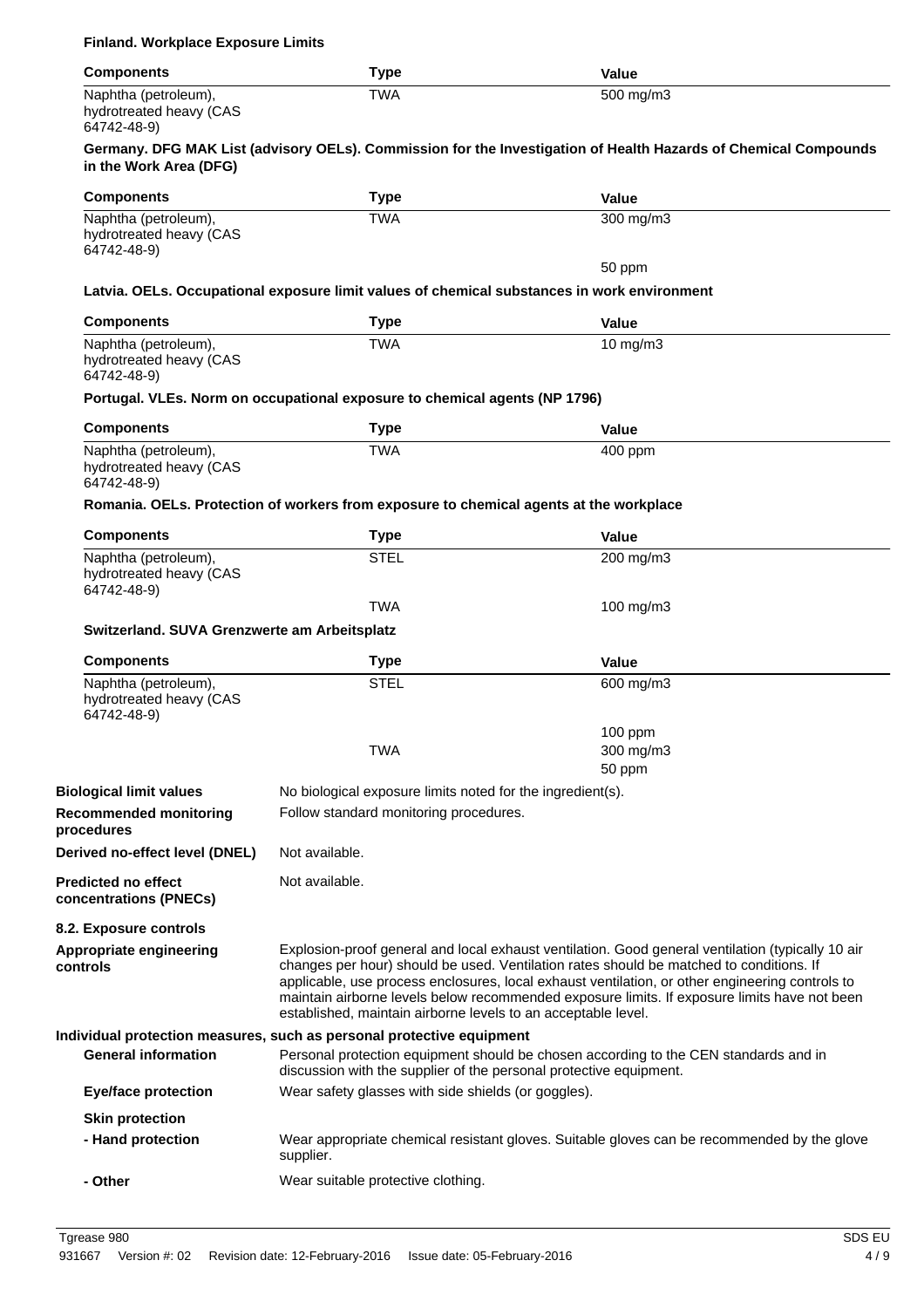| <b>Respiratory protection</b>             | If engineering controls do not maintain airborne concentrations below recommended exposure<br>limits (where applicable) or to an acceptable level (in countries where exposure limits have not<br>been established), an approved respirator must be worn. |
|-------------------------------------------|-----------------------------------------------------------------------------------------------------------------------------------------------------------------------------------------------------------------------------------------------------------|
| <b>Thermal hazards</b>                    | Wear appropriate thermal protective clothing, when necessary.                                                                                                                                                                                             |
| <b>Hygiene measures</b>                   | When using do not smoke. Always observe good personal hygiene measures, such as washing<br>after handling the material and before eating, drinking, and/or smoking. Routinely wash work<br>clothing and protective equipment to remove contaminants.      |
| <b>Environmental exposure</b><br>controls | Inform appropriate managerial or supervisory personnel of all environmental releases.                                                                                                                                                                     |

## **SECTION 9: Physical and chemical properties**

### **9.1. Information on basic physical and chemical properties**

| Appearance                                        |                                             |
|---------------------------------------------------|---------------------------------------------|
| <b>Physical state</b>                             | Solid, Liquid.                              |
| <b>Form</b>                                       | Encapsulated product diluted with a solvent |
| Colour                                            | Grey.                                       |
| Odour                                             | Slight petroleum odor.                      |
| <b>Odour threshold</b>                            | Not available.                              |
| рH                                                | Not applicable.                             |
| <b>Melting point/freezing point</b>               | Not available.                              |
| Initial boiling point and boiling<br>range        | Not available.                              |
| <b>Flash point</b>                                | 54,0 °C (129,2 °F) (ASTM D-56)              |
| <b>Evaporation rate</b>                           | Negative.                                   |
| Flammability (solid, gas)                         | Not applicable.                             |
| Upper/lower flammability or explosive limits      |                                             |
| <b>Flammability limit - lower</b><br>(%)          | > 0.7 %                                     |
| <b>Flammability limit - upper</b><br>$(\% )$      | $< 5.4 \%$                                  |
| Vapour pressure                                   | Not available.                              |
| <b>Vapour density</b>                             | Not available.                              |
| <b>Relative density</b>                           | Not available.                              |
| Solubility(ies)                                   | Negative.                                   |
| <b>Partition coefficient</b><br>(n-octanol/water) | Not available.                              |
| <b>Auto-ignition temperature</b>                  | 343 °C (649,4 °F)                           |
| <b>Decomposition temperature</b>                  | Not available.                              |
| <b>Viscosity</b>                                  | Not applicable.                             |
| <b>Explosive properties</b>                       | Not explosive.                              |
| <b>Oxidising properties</b>                       | Not oxidising.                              |
| 9.2. Other information                            |                                             |
| <b>Bulk density</b>                               | $2,35 - 2,55$ (H20=1)                       |
| VOC (Weight %)                                    | < 2 %                                       |

## **SECTION 10: Stability and reactivity**

| 10.1. Reactivity                            | The product is stable and non-reactive under normal conditions of use, storage and transport.                                                                                                                    |  |  |
|---------------------------------------------|------------------------------------------------------------------------------------------------------------------------------------------------------------------------------------------------------------------|--|--|
| 10.2. Chemical stability                    | Material is stable under normal conditions.                                                                                                                                                                      |  |  |
| 10.3. Possibility of hazardous<br>reactions | No dangerous reaction known under conditions of normal use.                                                                                                                                                      |  |  |
| 10.4. Conditions to avoid                   | Avoid heat, sparks, open flames and other ignition sources. Avoid temperatures exceeding the<br>decomposition temperature. Avoid temperatures exceeding the flash point. Contact with<br>incompatible materials. |  |  |
| 10.5. Incompatible materials                | Strong oxidising agents.                                                                                                                                                                                         |  |  |
| 10.6. Hazardous<br>decomposition products   | Carbon oxides. Metal oxides.                                                                                                                                                                                     |  |  |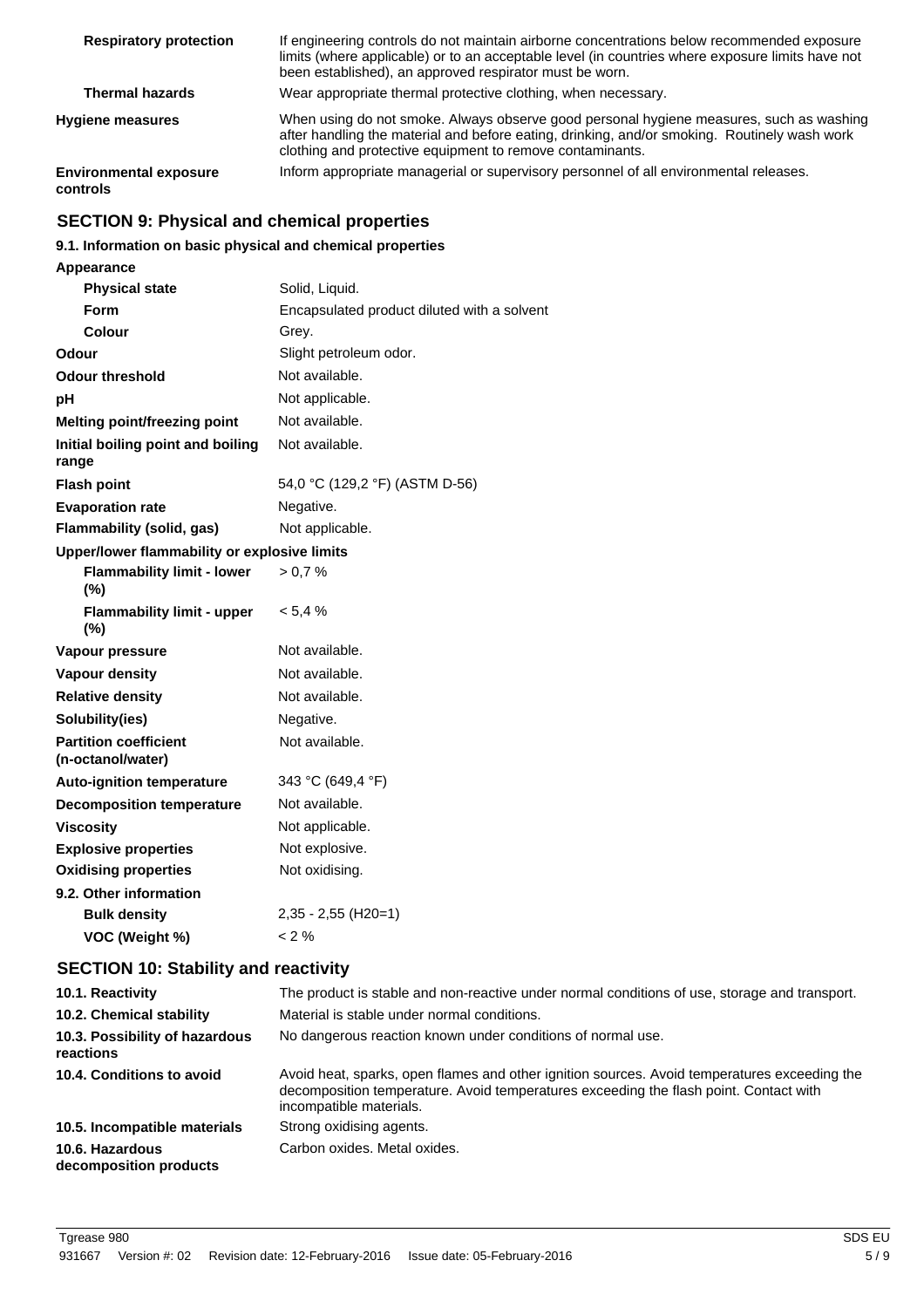## **SECTION 11: Toxicological information**

**General information** Occupational exposure to the substance or mixture may cause adverse effects.

| Information on likely routes of exposure              |                                                                                                                            |  |
|-------------------------------------------------------|----------------------------------------------------------------------------------------------------------------------------|--|
| <b>Inhalation</b>                                     | Prolonged inhalation may be harmful.                                                                                       |  |
| <b>Skin contact</b>                                   | No adverse effects due to skin contact are expected.                                                                       |  |
| Eye contact                                           | Direct contact with eyes may cause temporary irritation.                                                                   |  |
| Ingestion                                             | Droplets of the product aspirated into the lungs through ingestion or vomiting may cause a serious<br>chemical pneumonia.  |  |
| <b>Symptoms</b>                                       | Aspiration may cause pulmonary oedema and pneumonitis. Exposure may cause temporary<br>irritation, redness, or discomfort. |  |
| 11.1. Information on toxicological effects            |                                                                                                                            |  |
| <b>Acute toxicity</b>                                 | Not expected to be acutely toxic.                                                                                          |  |
| <b>Skin corrosion/irritation</b>                      | Due to partial or complete lack of data the classification is not possible.                                                |  |
| Serious eye damage/eye<br>irritation                  | Due to partial or complete lack of data the classification is not possible.                                                |  |
| <b>Respiratory sensitisation</b>                      | Due to partial or complete lack of data the classification is not possible.                                                |  |
| <b>Skin sensitisation</b>                             | Due to partial or complete lack of data the classification is not possible.                                                |  |
| <b>Germ cell mutagenicity</b>                         | Due to partial or complete lack of data the classification is not possible.                                                |  |
| Carcinogenicity                                       | Due to partial or complete lack of data the classification is not possible.                                                |  |
| <b>Reproductive toxicity</b>                          | Due to partial or complete lack of data the classification is not possible.                                                |  |
| Specific target organ toxicity -<br>single exposure   | Due to partial or complete lack of data the classification is not possible.                                                |  |
| Specific target organ toxicity -<br>repeated exposure | Due to partial or complete lack of data the classification is not possible.                                                |  |
| <b>Aspiration hazard</b>                              | May be fatal if swallowed and enters airways.                                                                              |  |
| Mixture versus substance<br>information               | No information available.                                                                                                  |  |
| <b>Other information</b>                              | Not available.                                                                                                             |  |
|                                                       |                                                                                                                            |  |

### **SECTION 12: Ecological information**

| 12.1. Toxicity                                            | Based on available data, the classification criteria are not met for hazardous to the aquatic<br>environment, acute hazard. Due to partial or complete lack of data the classification for hazardous<br>to the aquatic environment, long term hazard, is not possible. The product is not classified as<br>environmentally hazardous. However, this does not exclude the possibility that large or frequent<br>spills can have a harmful or damaging effect on the environment. |
|-----------------------------------------------------------|---------------------------------------------------------------------------------------------------------------------------------------------------------------------------------------------------------------------------------------------------------------------------------------------------------------------------------------------------------------------------------------------------------------------------------------------------------------------------------|
| 12.2. Persistence and<br>degradability                    | No data is available on the degradability of this product.                                                                                                                                                                                                                                                                                                                                                                                                                      |
| 12.3. Bioaccumulative potential                           | No data available.                                                                                                                                                                                                                                                                                                                                                                                                                                                              |
| <b>Partition coefficient</b><br>n-octanol/water (log Kow) | Not available.                                                                                                                                                                                                                                                                                                                                                                                                                                                                  |
| <b>Bioconcentration factor (BCF)</b>                      | Not available.                                                                                                                                                                                                                                                                                                                                                                                                                                                                  |
| 12.4. Mobility in soil                                    | The product is insoluble in water.                                                                                                                                                                                                                                                                                                                                                                                                                                              |
| 12.5. Results of PBT<br>and vPvB<br>assessment            | Not available.                                                                                                                                                                                                                                                                                                                                                                                                                                                                  |
| 12.6. Other adverse effects                               | No other adverse environmental effects (e.g. ozone depletion, photochemical ozone creation<br>potential, endocrine disruption, global warming potential) are expected from this component.                                                                                                                                                                                                                                                                                      |

## **SECTION 13: Disposal considerations**

| 13.1. Waste treatment methods |                                                                                                                                                                                                                        |
|-------------------------------|------------------------------------------------------------------------------------------------------------------------------------------------------------------------------------------------------------------------|
| <b>Residual waste</b>         | Dispose of in accordance with local regulations. Empty containers or liners may retain some<br>product residues. This material and its container must be disposed of in a safe manner (see:<br>Disposal instructions). |
| Contaminated packaging        | Since emptied containers may retain product residue, follow label warnings even after container is<br>emptied. Empty containers should be taken to an approved waste handling site for recycling or<br>disposal.       |
| EU waste code                 | The Waste code should be assigned in discussion between the user, the producer and the waste<br>disposal company.                                                                                                      |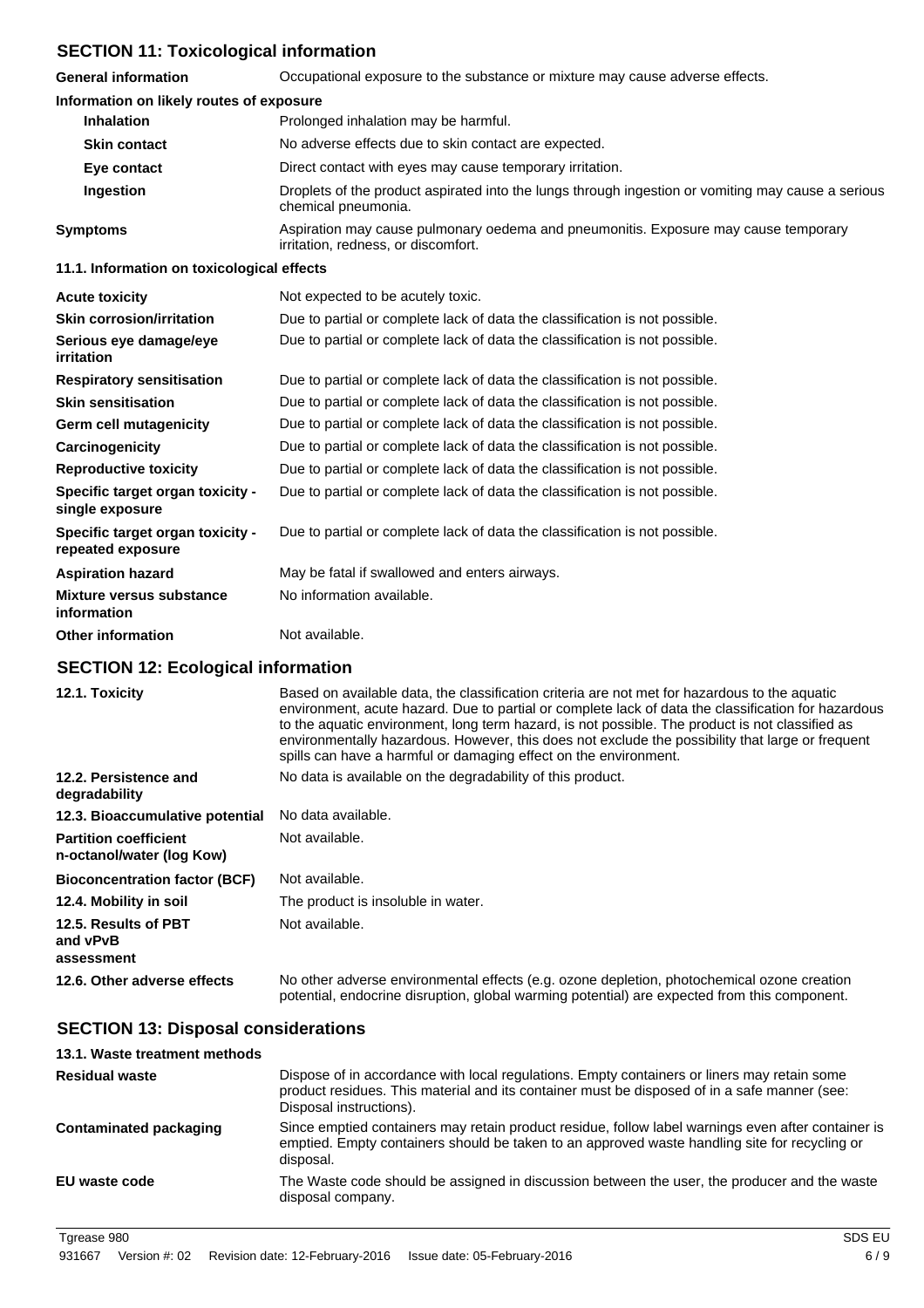| Disposal methods/information             | Collect and reclaim or dispose in sealed containers at licensed waste disposal site. Do not allow<br>this material to drain into sewers/water supplies. Do not contaminate ponds, waterways or ditches<br>with chemical or used container. Dispose of contents/container in accordance with<br>local/regional/national/international regulations. |  |
|------------------------------------------|---------------------------------------------------------------------------------------------------------------------------------------------------------------------------------------------------------------------------------------------------------------------------------------------------------------------------------------------------|--|
| <b>Special precautions</b>               | Dispose in accordance with all applicable regulations.                                                                                                                                                                                                                                                                                            |  |
| <b>SECTION 14: Transport information</b> |                                                                                                                                                                                                                                                                                                                                                   |  |
| <b>ADR</b>                               |                                                                                                                                                                                                                                                                                                                                                   |  |
| 14.1. UN number                          | <b>UN1268</b>                                                                                                                                                                                                                                                                                                                                     |  |
| 14.2. UN proper shipping                 | PETROLEUM DISTILLATES, N.O.S. or PETROLEUM PRODUCTS, N.O.S. (Naphtha                                                                                                                                                                                                                                                                              |  |
| name                                     | (petroleum), hydrotreated heavy)                                                                                                                                                                                                                                                                                                                  |  |
| 14.3. Transport hazard class(es)         |                                                                                                                                                                                                                                                                                                                                                   |  |
|                                          |                                                                                                                                                                                                                                                                                                                                                   |  |
| <b>Class</b>                             | 3                                                                                                                                                                                                                                                                                                                                                 |  |
| <b>Subsidiary risk</b>                   |                                                                                                                                                                                                                                                                                                                                                   |  |
| Label(s)                                 | 3                                                                                                                                                                                                                                                                                                                                                 |  |
| Hazard No. (ADR)                         | 30                                                                                                                                                                                                                                                                                                                                                |  |
| <b>Tunnel restriction code</b>           | D/E                                                                                                                                                                                                                                                                                                                                               |  |
| 14.4. Packing group                      | Ш                                                                                                                                                                                                                                                                                                                                                 |  |
| 14.5. Environmental hazards No.          |                                                                                                                                                                                                                                                                                                                                                   |  |
| 14.6. Special precautions                | Read safety instructions, SDS and emergency procedures before handling.                                                                                                                                                                                                                                                                           |  |
| for user                                 |                                                                                                                                                                                                                                                                                                                                                   |  |
| <b>RID</b>                               |                                                                                                                                                                                                                                                                                                                                                   |  |
| 14.1. UN number                          | <b>UN1268</b>                                                                                                                                                                                                                                                                                                                                     |  |
| 14.2. UN proper shipping                 | PETROLEUM DISTILLATES, N.O.S. or PETROLEUM PRODUCTS, N.O.S. (Naphtha                                                                                                                                                                                                                                                                              |  |
| name                                     | (petroleum), hydrotreated heavy)                                                                                                                                                                                                                                                                                                                  |  |
| 14.3. Transport hazard class(es)         |                                                                                                                                                                                                                                                                                                                                                   |  |
|                                          |                                                                                                                                                                                                                                                                                                                                                   |  |
| <b>Class</b>                             | 3                                                                                                                                                                                                                                                                                                                                                 |  |
| <b>Subsidiary risk</b>                   |                                                                                                                                                                                                                                                                                                                                                   |  |
| Label(s)                                 | 3                                                                                                                                                                                                                                                                                                                                                 |  |
| 14.4. Packing group                      | Ш                                                                                                                                                                                                                                                                                                                                                 |  |
| 14.5. Environmental hazards No.          |                                                                                                                                                                                                                                                                                                                                                   |  |
| 14.6. Special precautions                | Read safety instructions, SDS and emergency procedures before handling.                                                                                                                                                                                                                                                                           |  |
| for user                                 |                                                                                                                                                                                                                                                                                                                                                   |  |
| <b>ADN</b>                               |                                                                                                                                                                                                                                                                                                                                                   |  |
| 14.1. UN number                          | <b>UN1268</b>                                                                                                                                                                                                                                                                                                                                     |  |
| 14.2. UN proper shipping                 | PETROLEUM DISTILLATES, N.O.S. or PETROLEUM PRODUCTS, N.O.S. (Naphtha                                                                                                                                                                                                                                                                              |  |
| name                                     | (petroleum), hydrotreated heavy)                                                                                                                                                                                                                                                                                                                  |  |
| 14.3. Transport hazard class(es)         |                                                                                                                                                                                                                                                                                                                                                   |  |
| <b>Class</b>                             | 3                                                                                                                                                                                                                                                                                                                                                 |  |
| <b>Subsidiary risk</b>                   |                                                                                                                                                                                                                                                                                                                                                   |  |
| Label(s)                                 | 3                                                                                                                                                                                                                                                                                                                                                 |  |
| 14.4. Packing group                      | Ш                                                                                                                                                                                                                                                                                                                                                 |  |
| 14.5. Environmental hazards No.          |                                                                                                                                                                                                                                                                                                                                                   |  |
|                                          | Read safety instructions, SDS and emergency procedures before handling.                                                                                                                                                                                                                                                                           |  |
| 14.6. Special precautions<br>for user    |                                                                                                                                                                                                                                                                                                                                                   |  |
| <b>IATA</b>                              |                                                                                                                                                                                                                                                                                                                                                   |  |
|                                          |                                                                                                                                                                                                                                                                                                                                                   |  |
| 14.1. UN number                          | <b>UN1268</b>                                                                                                                                                                                                                                                                                                                                     |  |
| 14.2. UN proper shipping                 | Petroleum products, n.o.s. (Naphtha (petroleum), hydrotreated heavy)                                                                                                                                                                                                                                                                              |  |
| name                                     |                                                                                                                                                                                                                                                                                                                                                   |  |
| 14.3. Transport hazard class(es)         |                                                                                                                                                                                                                                                                                                                                                   |  |
| <b>Class</b>                             | 3                                                                                                                                                                                                                                                                                                                                                 |  |
| <b>Subsidiary risk</b>                   |                                                                                                                                                                                                                                                                                                                                                   |  |
| 14.4. Packing group                      | Ш                                                                                                                                                                                                                                                                                                                                                 |  |
| 14.5. Environmental hazards No.          |                                                                                                                                                                                                                                                                                                                                                   |  |
| <b>ERG Code</b>                          | 3L                                                                                                                                                                                                                                                                                                                                                |  |
| 14.6. Special precautions                | Read safety instructions, SDS and emergency procedures before handling.                                                                                                                                                                                                                                                                           |  |
| for user                                 |                                                                                                                                                                                                                                                                                                                                                   |  |
| <b>IMDG</b>                              |                                                                                                                                                                                                                                                                                                                                                   |  |
| 14.1. UN number                          | <b>UN1268</b>                                                                                                                                                                                                                                                                                                                                     |  |
| 14.2. UN proper shipping                 | PETROLEUM DISTILLATES, N.O.S. or PETROLEUM PRODUCTS, N.O.S. (NAPHTHA                                                                                                                                                                                                                                                                              |  |
| name                                     | (PETROLEUM), HYDROTREATED HEAVY)                                                                                                                                                                                                                                                                                                                  |  |
| 14.3. Transport hazard class(es)         |                                                                                                                                                                                                                                                                                                                                                   |  |
| <b>Class</b>                             |                                                                                                                                                                                                                                                                                                                                                   |  |
|                                          | 3                                                                                                                                                                                                                                                                                                                                                 |  |
| <b>Subsidiary risk</b>                   |                                                                                                                                                                                                                                                                                                                                                   |  |
| 14.4. Packing group                      | Ш                                                                                                                                                                                                                                                                                                                                                 |  |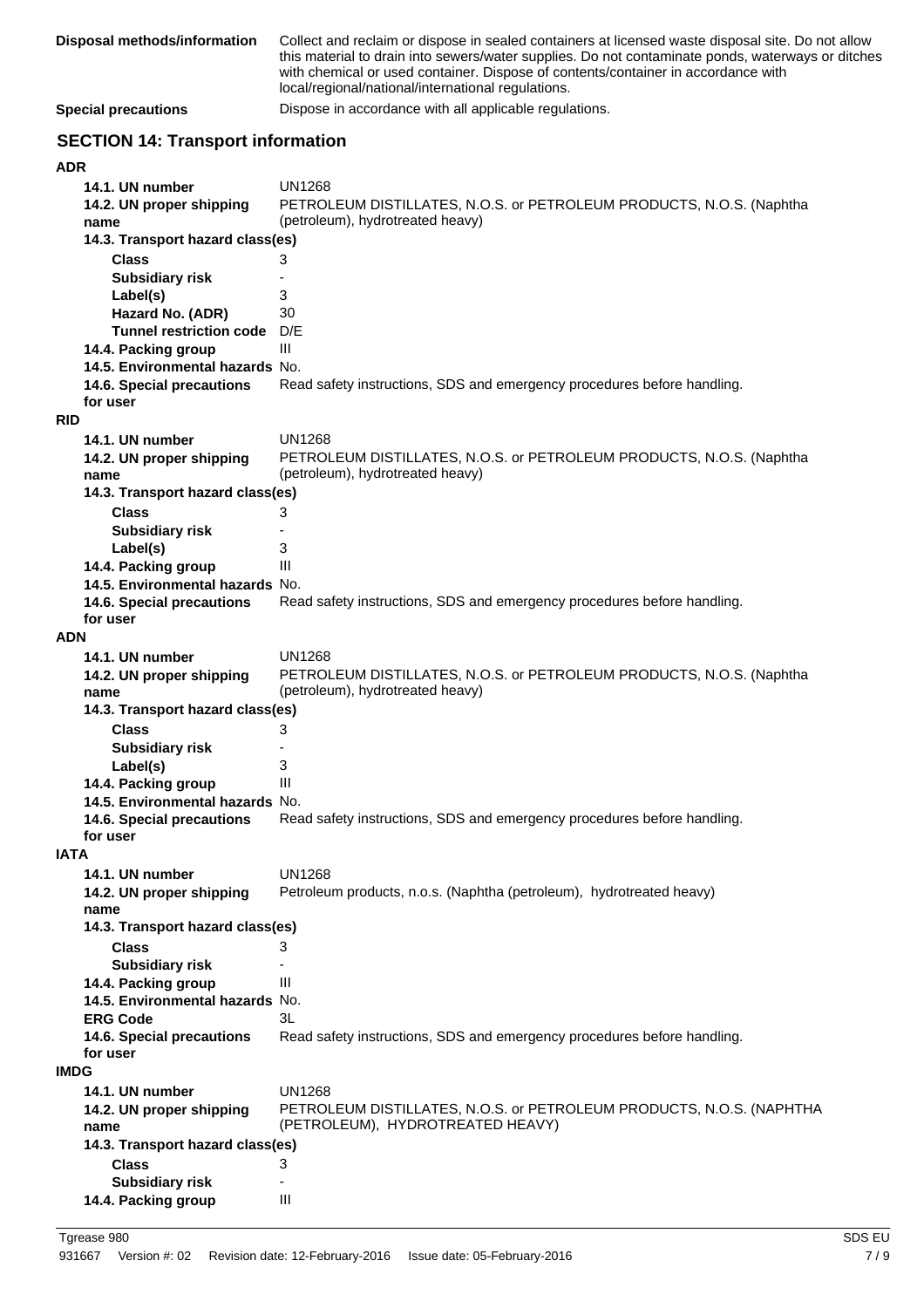**14.5. Environmental hazards**

**Marine pollutant** No. **EmS** F-E, S-E **14.6. Special precautions** Read safety instructions, SDS and emergency procedures before handling. **for user 14.7. Transport in bulk** Not established. **according to Annex II of Marpol and the IBC Code**

### **SECTION 15: Regulatory information**

**15.1. Safety, health and environmental regulations/legislation specific for the substance or mixture**

### **EU regulations**

**Regulation (EC) No. 1005/2009 on substances that deplete the ozone layer, Annex I and II, as amended** Not listed.

**Regulation (EC) No. 850/2004 On persistent organic pollutants, Annex I as amended** Not listed.

**Regulation (EC) No. 689/2008 concerning the export and import of dangerous chemicals, Annex I, part 1 as amended** Not listed.

**Regulation (EC) No. 689/2008 concerning the export and import of dangerous chemicals, Annex I, part 2 as amended** Not listed.

**Regulation (EC) No. 689/2008 concerning the export and import of dangerous chemicals, Annex I, part 3 as amended** Not listed.

**Regulation (EC) No. 689/2008 concerning the export and import of dangerous chemicals, Annex V as amended** Not listed.

- **Regulation (EC) No. 166/2006 Annex II Pollutant Release and Transfer Registry, as amended** Not listed.
- **Regulation (EC) No. 1907/2006, REACH Article 59(10) Candidate List as currently published by ECHA** Not listed.

### **Authorisations**

**Regulation (EC) No. 1907/2006, REACH Annex XIV Substances subject to authorization, as amended** Not listed.

### **Restrictions on use**

**Regulation (EC) No. 1907/2006, REACH Annex XVII Substances subject to restriction on marketing and use as amended** Naphtha (petroleum), hydrotreated heavy (CAS 64742-48-9)

**Directive 2004/37/EC: on the protection of workers from the risks related to exposure to carcinogens and mutagens at work, as amended**

Naphtha (petroleum), hydrotreated heavy (CAS 64742-48-9)

**Directive 92/85/EEC: on the safety and health of pregnant workers and workers who have recently given birth or are breastfeeding, as amended**

Naphtha (petroleum), hydrotreated heavy (CAS 64742-48-9)

### **Other EU regulations**

### **Directive 2012/18/EU on major accident hazards involving dangerous substances**

Zinc oxide (CAS 1314-13-2)

**Directive 98/24/EC on the protection of the health and safety of workers from the risks related to chemical agents at work** Naphtha (petroleum), hydrotreated heavy (CAS 64742-48-9)

**Directive 94/33/EC on the protection of young people at work**

Naphtha (petroleum), hydrotreated heavy (CAS 64742-48-9)

| <b>Other regulations</b>            | The product is classified and labelled in accordance with EC directives or respective national laws.<br>Pregnant women should not work with the product, if there is the least risk of exposure. This Safety<br>Data Sheet complies with the requirements of Regulation (EC) No 1907/2006, as amended. |
|-------------------------------------|--------------------------------------------------------------------------------------------------------------------------------------------------------------------------------------------------------------------------------------------------------------------------------------------------------|
| <b>National regulations</b>         | Follow national regulation for work with chemical agents.                                                                                                                                                                                                                                              |
| 15.2. Chemical safety<br>assessment | No Chemical Safety Assessment has been carried out.                                                                                                                                                                                                                                                    |

## **SECTION 16: Other information**

| <b>List of abbreviations</b> | Not available. |
|------------------------------|----------------|
| <b>References</b>            | Not available. |